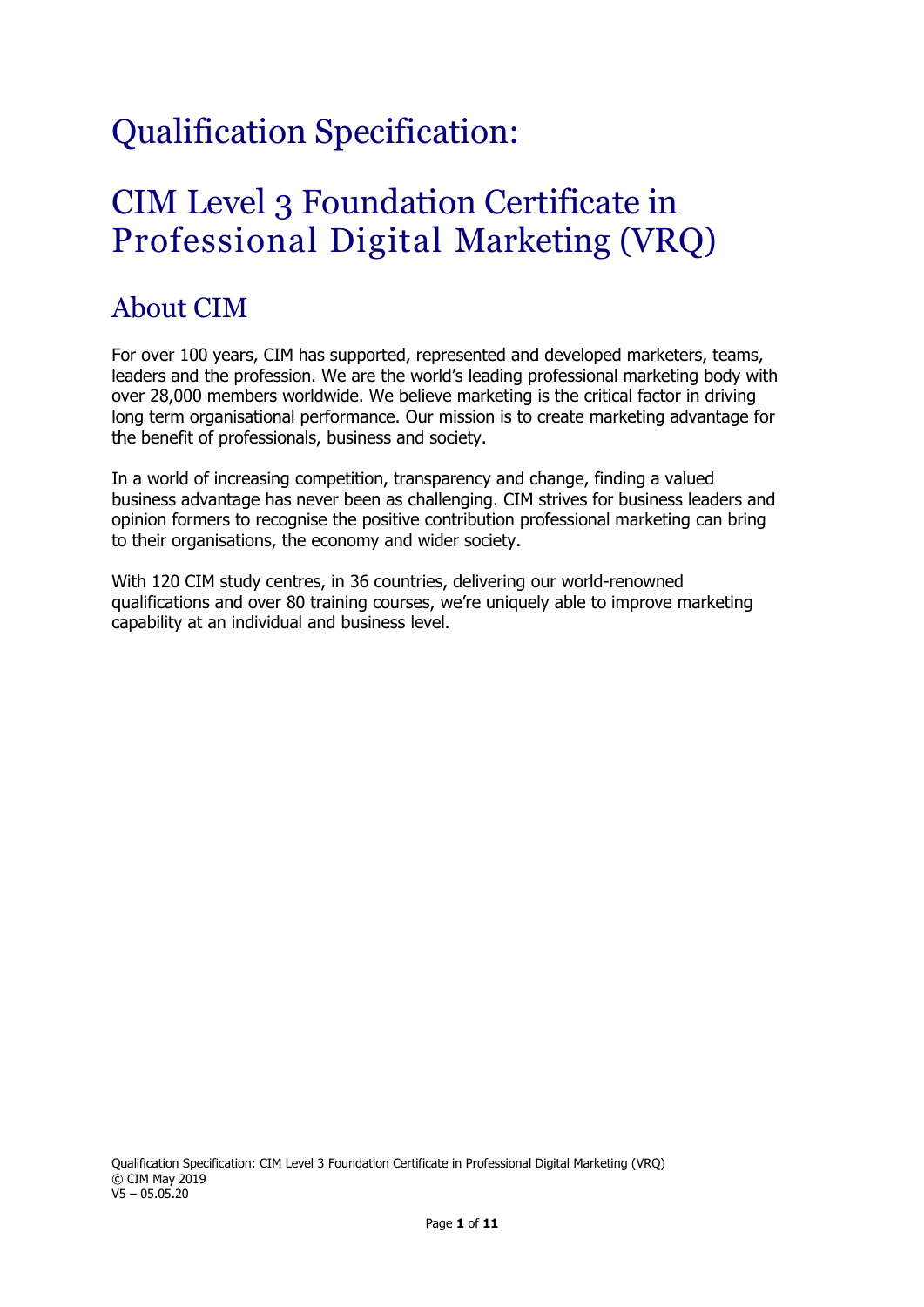## Professional Marketing Competencies

The Professional Marketing Competencies focus on three key competency areas: 'Core', 'Technical' and 'Behaviour'. The 'Behaviour' indicators reflect the demand for transferable skills and articulates a level of proficiency rather than seniority.



The Professional Marketing Competencies have been instrumental in the development of the CIM Level 3 Foundation Certificate in Professional Digital Marketing. The knowledge base, technical and behaviour skills from the Professional Marketing Competencies have been embedded into the qualification design and development to create a 'fit-for-purpose' employer-led qualification. Please see: [https://www.cim.co.uk/media/6762/cim-professional](https://www.cim.co.uk/media/6762/cim-professional-marketing-competencies.pdf)[marketing-competencies.pdf](https://www.cim.co.uk/media/6762/cim-professional-marketing-competencies.pdf)

Qualification Specification: CIM Level 3 Foundation Certificate in Professional Digital Marketing (VRQ) © CIM May 2019 V5 – 05.05.20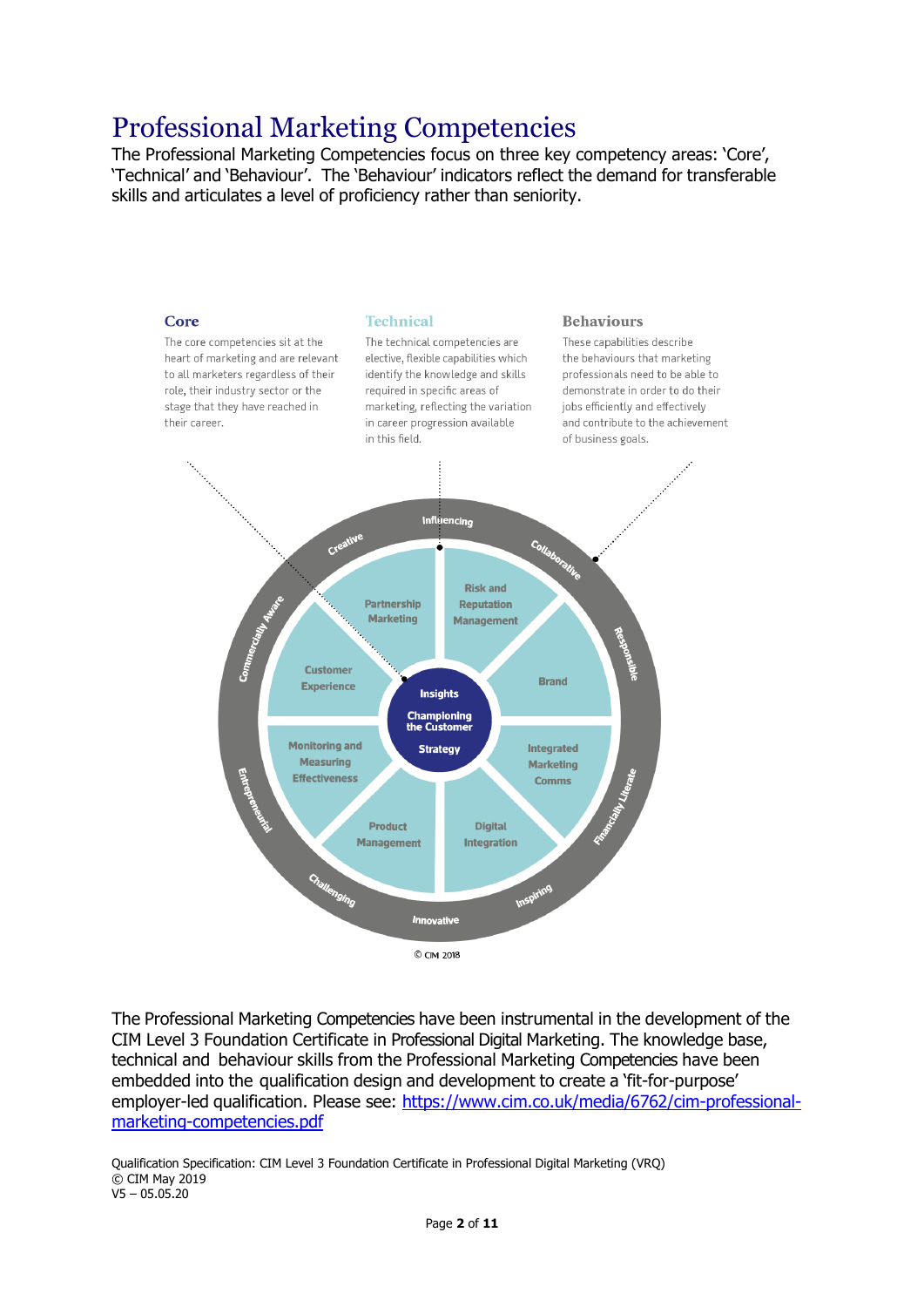# CIM Level 3 Foundation Certificate in Professional Digital Marketing (VRQ)

## Background

The CIM Level 3 Foundation Certificate in Professional Digital Marketing has been developed following extensive employer-led research across a range of sectors and size of organisation; qualification providers; academics and students.

## The qualification

Successful completion of the CIM Level 3 Foundation Certificate in Professional Digital Marketing will equip the student with the knowledge, skills and understanding to be able to perform in a support level role, in a digital context and to carry out an essential and successful professional marketing role within the workplace.

To achieve the CIM Level 3 Foundation Certificate in Professional Digital Marketing, a pass in the mandatory and specified elective module is required. Each module can be achieved as a distinct, self-contained Award qualification.

The modules currently available at Level 3:



## Who is it for?

The CIM Level 3 Foundation Certificate in Professional Digital Marketing is aimed at those both in a job that already involves digital marketing or those who wish to find out about digital marketing with the intention of starting a digital marketing career.

Some typical job titles may include: digital marketing assistant, social media assistant and content marketing assistant.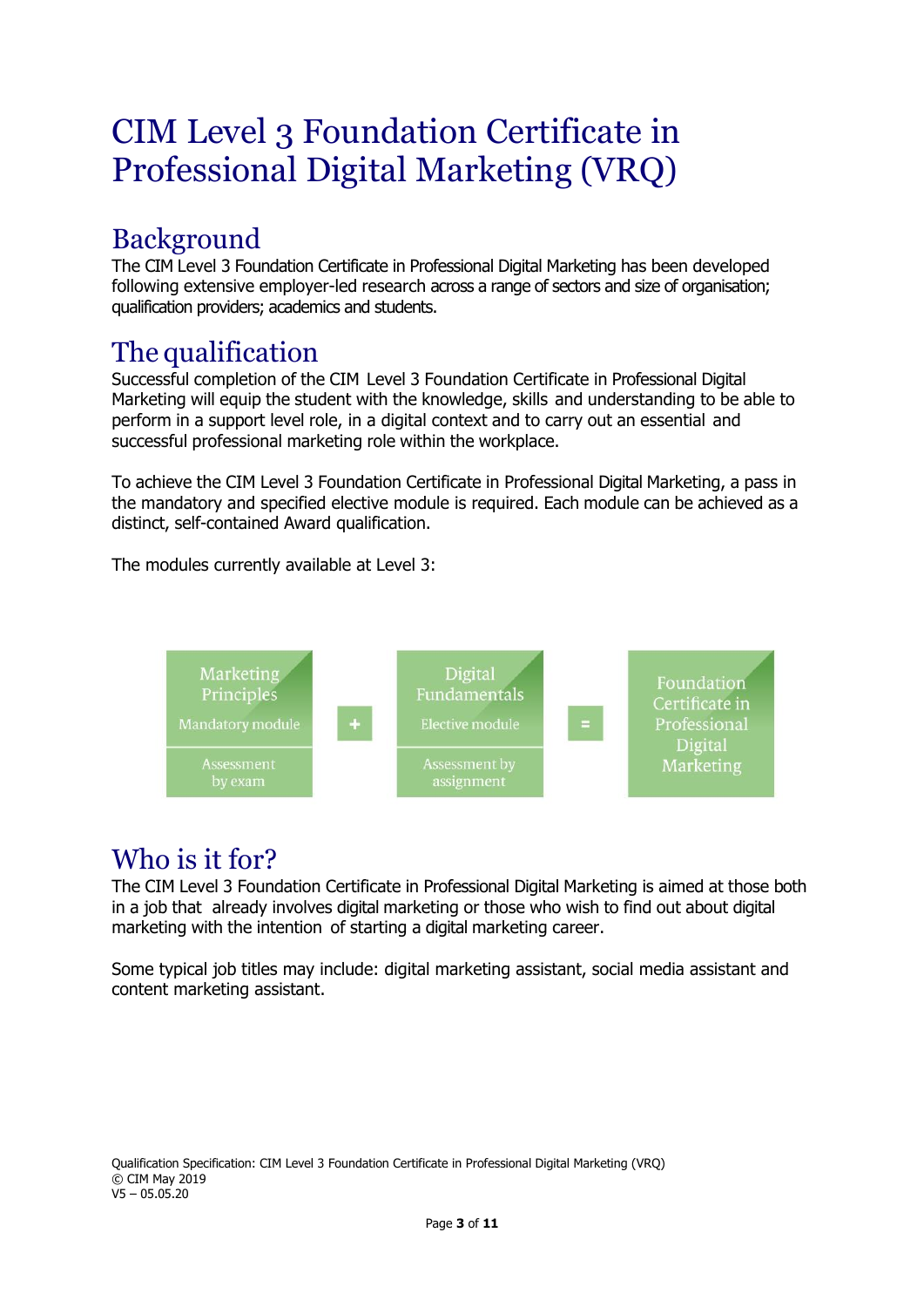## Entry requirements

It is not necessary to have any previous experience or knowledge of marketing or digital marketing.

If English is not your first language, you will also need to provide evidence of achieving one of the following English Language qualifications within the last two years: IELTS Academic Module with overall score of 6.5 (each component pass mark must be 6.0 or above) or Cambridge Certificate of Advanced English grade B or above. CIM will consider other equivalent alternatives.

## The Modular Pathway

The Level 3 qualifications are designed with flexibility with options to complete both a Foundation Certificate qualification (two modules) or simply an Award qualification (one module).



The CIM Level 3 Foundation Certificate qualifications comprise of the following:

At Level 3, CIM qualifications are the CIM Level 3 Foundation Certificate in Professional Marketing and CIM Level 3 Foundation Certificate in Professional Digital Marketing. If a module is studied as a standalone module, an individual Award qualification can be achieved.

These will be titled as follows:

| <b>Module</b>               | <b>Award qualification name</b>                       |
|-----------------------------|-------------------------------------------------------|
| <b>Marketing Principles</b> | CIM Level 3 Award in Marketing Principles (VRQ)       |
| Communications in Practice  | CIM Level 3 Award in Communications in Practice (VRQ) |
| Digital Fundamentals        | CIM Level 3 Award in Digital Fundamentals (VRQ)       |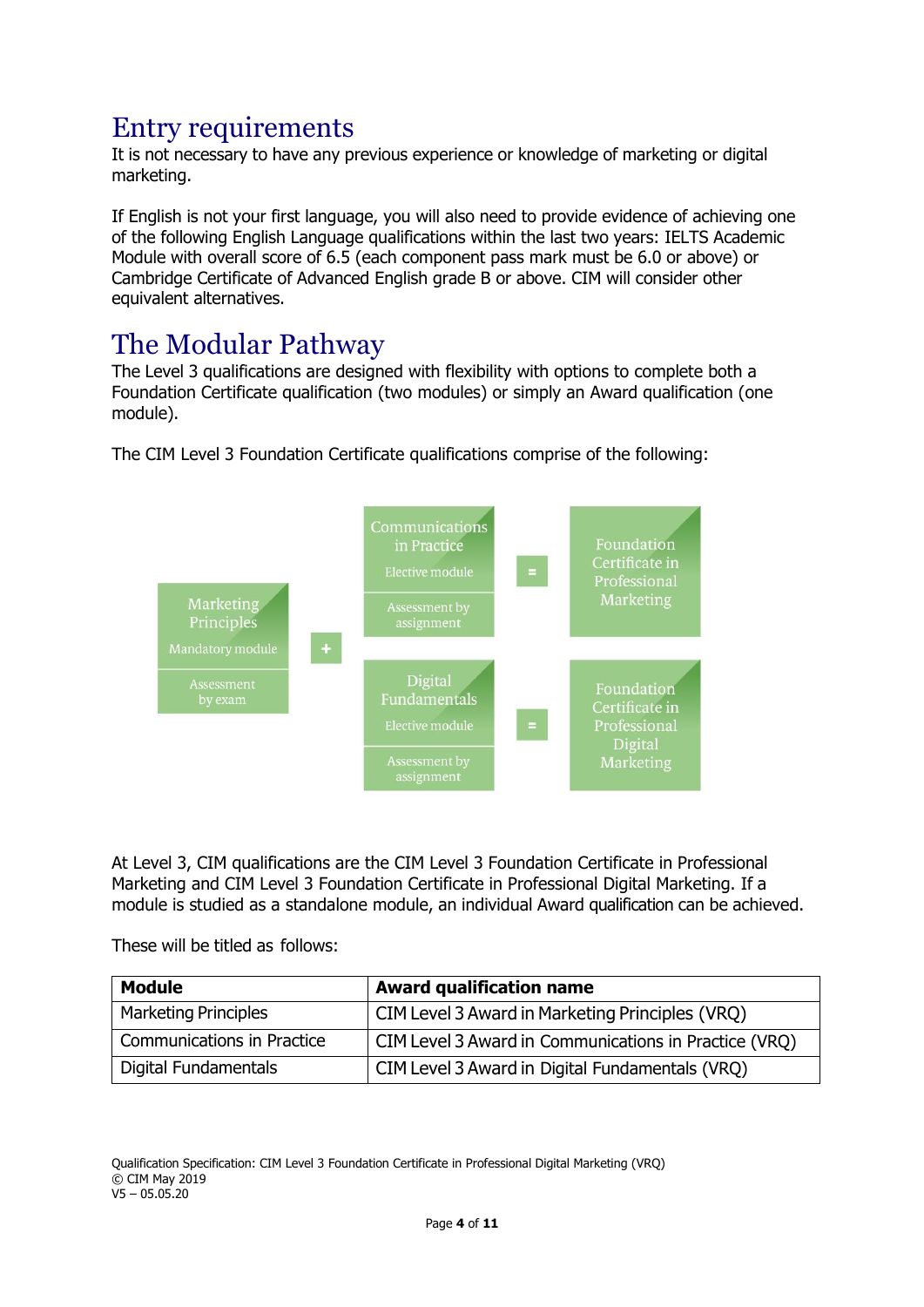#### Progression

Successful achievement of the CIM Level 3 Foundation Certificate in Professional Digital Marketing (VRQ) or CIM Level 3 Foundation Certificate in Professional Marketing (VRQ) will allow progression onto the CIM Level 4 Certificate in Professional Marketing (VRQ) and CIM Level 4 Certificate in Professional Digital Marketing (VRQ) [www.cim.co.uk/qualifications](http://www.cim.co.uk/qualifications)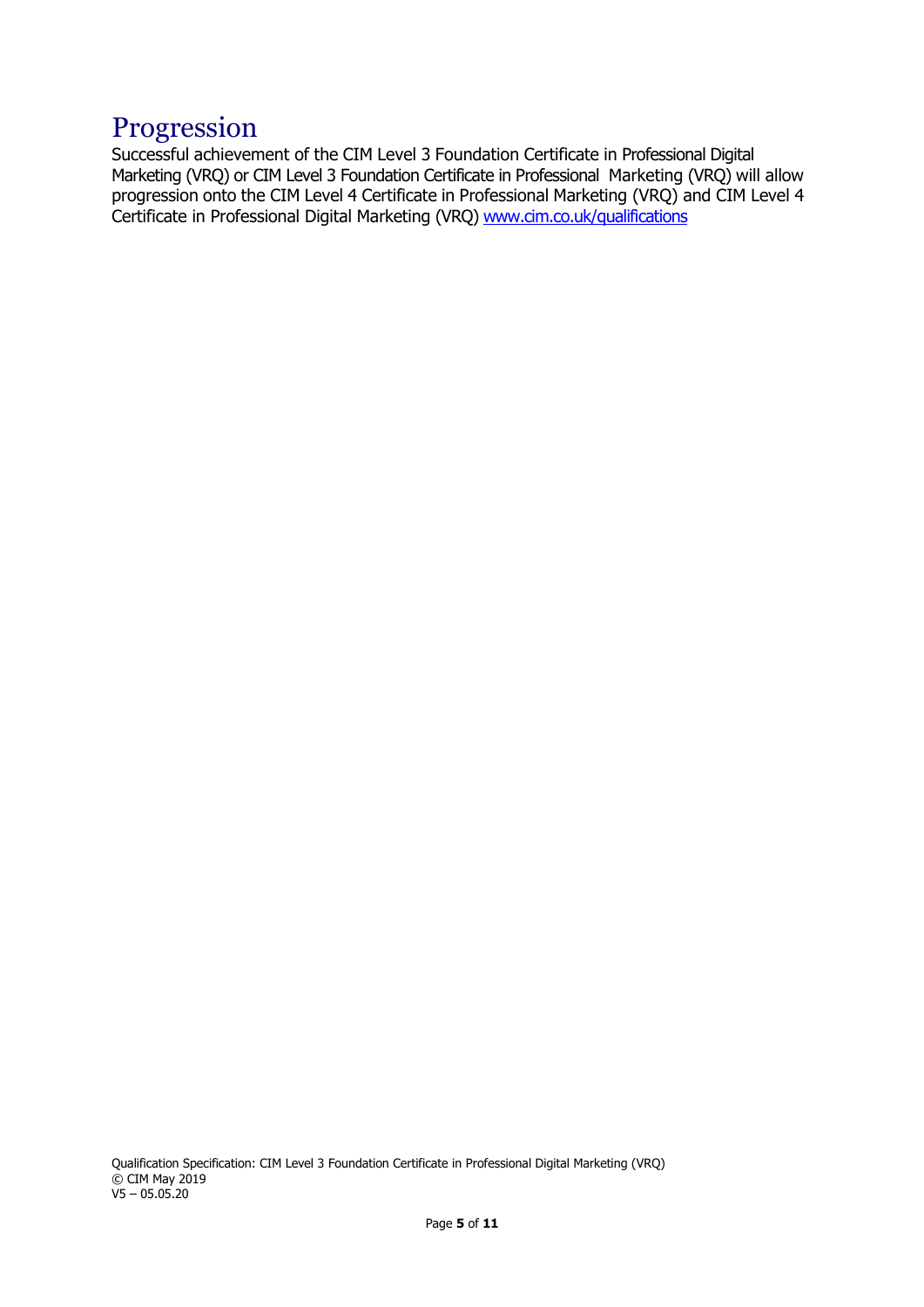## Credits, Guided Learning Hours (GLH) and Total Qualification Time (TQT)

The CIM Level 3 Foundation Certificate in Professional Digital Marketing has been calculated as carrying 24 credits, which equates to approximately 240 hours Total Qualification Time (TQT) and 180 hours of Guided Learning Hours (GLH). Each of the two modules within the Foundation Certificate qualification is worth 12 credits, 120 hours of TQT and 90 hours of GLH.

**Credits** – Each module has a credit value which indicates how many credits are awarded when a module is completed. The credit value also gives an indication of how long it will normally take to achieve a module or qualification. One credit usually equates to 10 hours of learning.

**Guided learning hours (GLH)** – The number of hours of teacher-supervised or directed study time required to teach a qualification, or unit of a qualification.

**Total Qualification Time (TQT)** – is the amount of time it is expected to take, on average, to complete the learning outcomes of a module to the standard defined by the assessment criteria and includes:

- guided learning hours
- practical and work-based learning
- assessment preparation time and
- assessment time
- supported self-study time

#### Modes of study

Enrolment at a CIM Accredited Study Centre is required to study a CIM Modular Pathway qualification. The following modes of study are available:

- face to face
- blended
- online
- revision support

Please visit <http://www.cim.co.uk/study-centres> for more information on which centres offer CIM qualifications and mode of study.

#### How it is assessed

A combination of assessment methodologies are used for the CIM Level 3 Foundation Certificate in Professional Digital Marketing Assessment methods used within the qualification are employer-driven, practitioner-based, relevant and appropriate for business needs.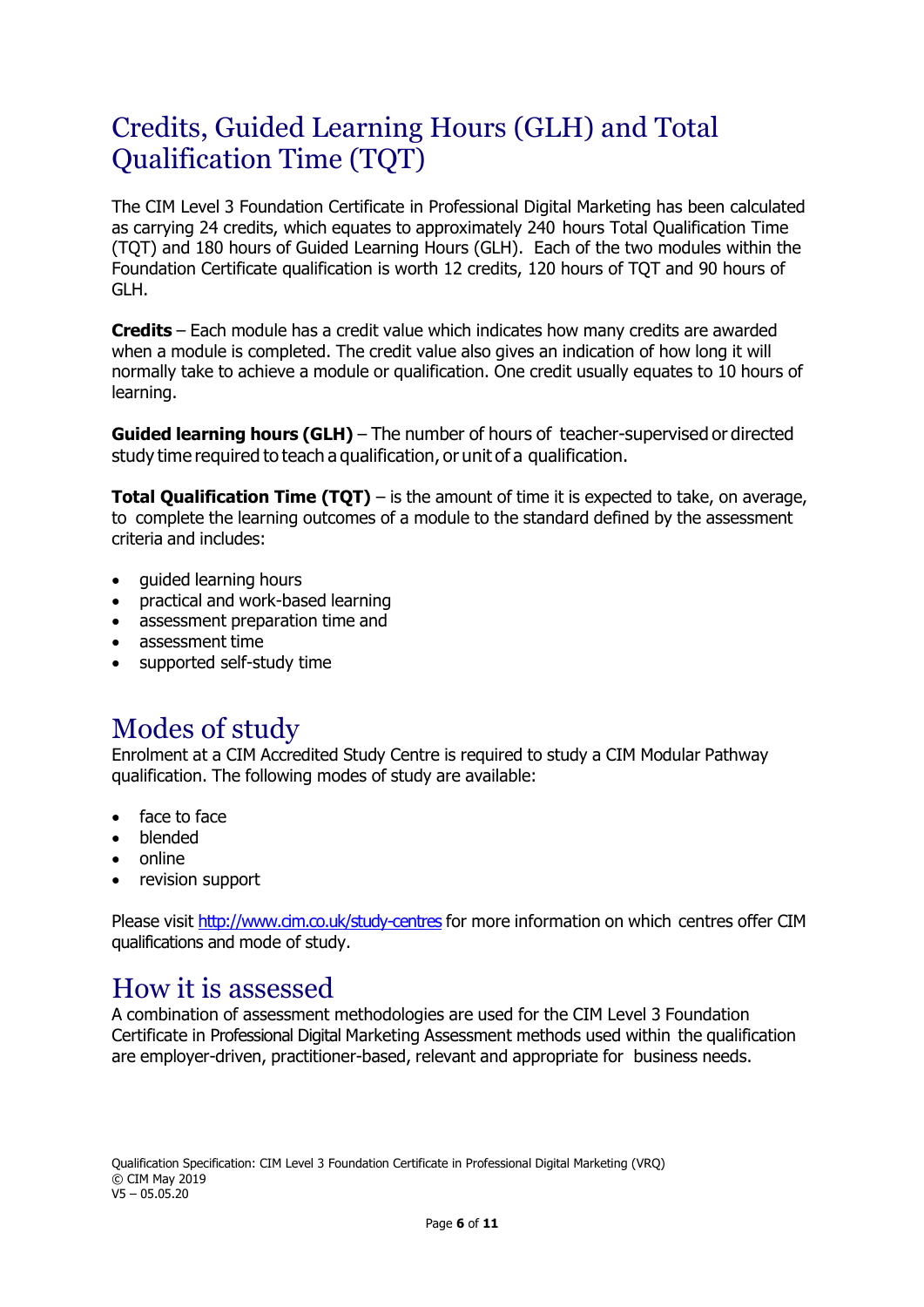In addition, assessments for all qualifications comply with regulatory requirements, are fit for purpose, fair, valid, reliable and manageable to ensure confidence in the standard of learner achievement.

**Marketing Principles** – external assessment: an online examination comprising multiplechoice questions

**Digital Fundamentals** – external assessment: an assignment based on a theme and an organisation of choice.

#### How the assessments are delivered and when

There are three assessment sessions per year. These will take place in December, March/April, and June/July.

Marketing Principles will be assessed by an online multiple-choice question examination. Examinations will be conducted online under controlled, invigilated conditions.

Digital Fundamentals will be assessed by assignment. Assignment briefs will be available for Accredited Study Centres to view six months in advance of the assessment session to which it relates.

#### How it is graded

Grading will be applied to each module as well as to the overall qualification.

| (D) | 70-100   |
|-----|----------|
| (M) | 60-69    |
| (P) | 50-59    |
| (F) | $0 - 49$ |
|     |          |

The percentage mark along with the corresponding grade will be issued for each module. To achieve the total qualification each individual module mark needs to be 50 marks or above.

The calculation of the overall qualification grade will be carried out based on an aggregate score of two modules out of 200. The following table outlines the marks required to secure the overall grade. The qualification certificate will contain the overall grade only (no percentage mark).

| Grades acknowledged on overall<br>certificate | Total marks required across two modules |
|-----------------------------------------------|-----------------------------------------|
| <b>Distinction</b>                            | 140 and above                           |
| Merit                                         | Between 120 and 139                     |
| Pass                                          | Between 100 and 119                     |

#### When are results issued/ratified?

Results will be issued/ratified within 10 weeks of assessment sitting/submission. Results are made available to learners via e-mail and online via the MyCIM portal. Certificates will be issued for each module achieved and upon completion of the qualification.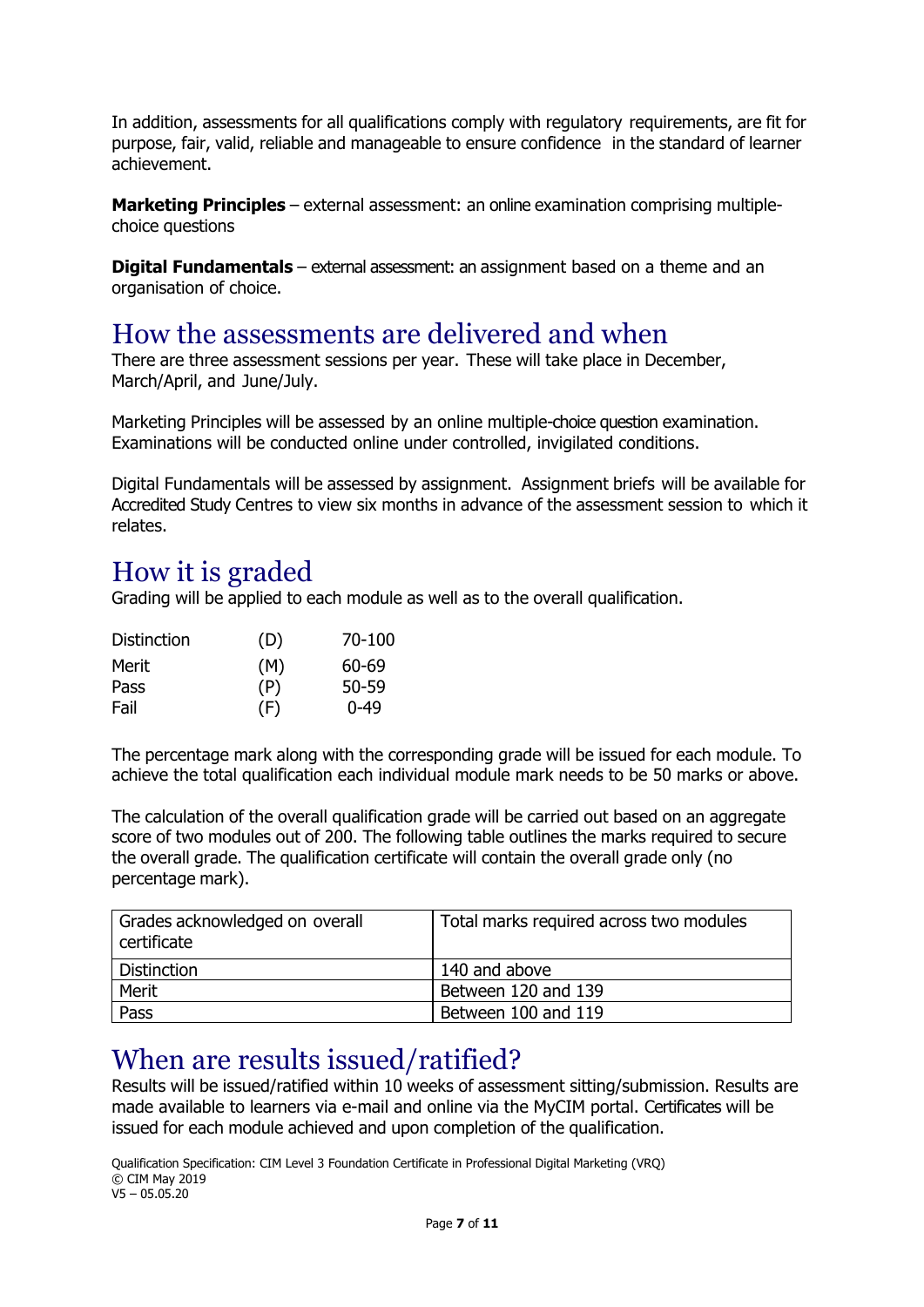## Module specifications

CIM has produced individual module specifications for each of the Level 3 modules. These specifications detail the requirements of the module and include the module content. The module content covers:

**Level** – this positions the level of the module within the Regulated Qualifications Framework (RQF).

**Credit value** – each module has a credit value which indicates how many credits are awarded when a module is completed. The credit value also gives an indication of how long it will normally take to achieve a module or qualification. One credit usually equates to 10 hours of learning.

**Total Qualification Time** – this is the average amount of time it will take to complete the module. This includes guided learning hours, practical and work-based learning, assessment preparation time and assessment time.

**Purpose statement** – gives a summary of the purpose of the module.

**Weighting** – outlines the weighting for each of the module learning outcomes.

**Assessment** – gives the assessment methodology for the module.

**Overarching learning outcome** – the learning outcomes of the module sets out what a learner will know, understand or be able to do as a result of successfully completing the module.

**Assessment criteria** – specify the standard required to achieve each of the learning outcomes.

**Indicative content** – provides guidance on what is required to achieve the assessment criteria and related learning outcomes, however it is not intended to be an exhaustive list.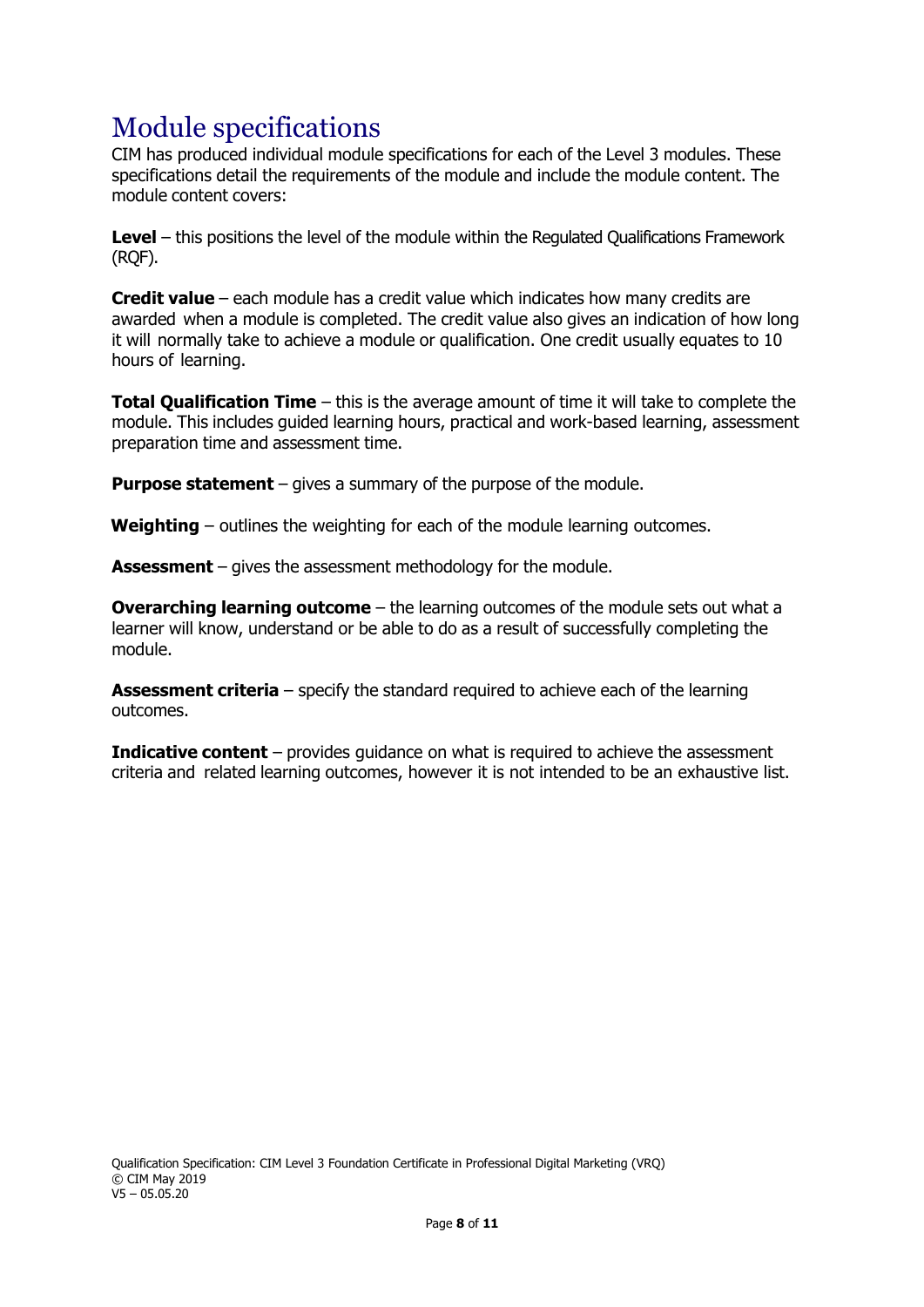#### What we mean by command words

Command words are used in every question/task/sub-task and are designed to inform the approach to the assessment. The list of command words below enables a clear indication of what is required at Level 3.

## Level 3 – Command words

| <b>Command word</b> | <b>Interpretation of command word</b>                                      |
|---------------------|----------------------------------------------------------------------------|
| <b>Analyse</b>      | Separate information into components and identify their<br>characteristics |
| <b>Apply</b>        | Put into effect in a recognised way                                        |
| <b>Argue</b>        | Present a reasoned case                                                    |
| <b>Assess</b>       | Make an informed judgement                                                 |
| <b>Calculate</b>    | Work out the value of something                                            |
| <b>Comment</b>      | Present an informed opinion                                                |
| <b>Compare</b>      | <b>Identify similarities</b>                                               |
| <b>Complete</b>     | Finish a task by adding to given information                               |
| <b>Consider</b>     | Review and respond to given information                                    |
| <b>Contrast</b>     | Identify differences                                                       |
| <b>Criticise</b>    | Assess worth against explicit expectations                                 |
| <b>Debate</b>       | Present different perspectives on an issue                                 |
| <b>Deduce</b>       | Draw conclusions from information provided                                 |
| <b>Define</b>       | Specify meaning                                                            |
| <b>Describe</b>     | Set out characteristics                                                    |
| <b>Develop</b>      | Take forward or build upon given information                               |
| <b>Discuss</b>      | Present key points                                                         |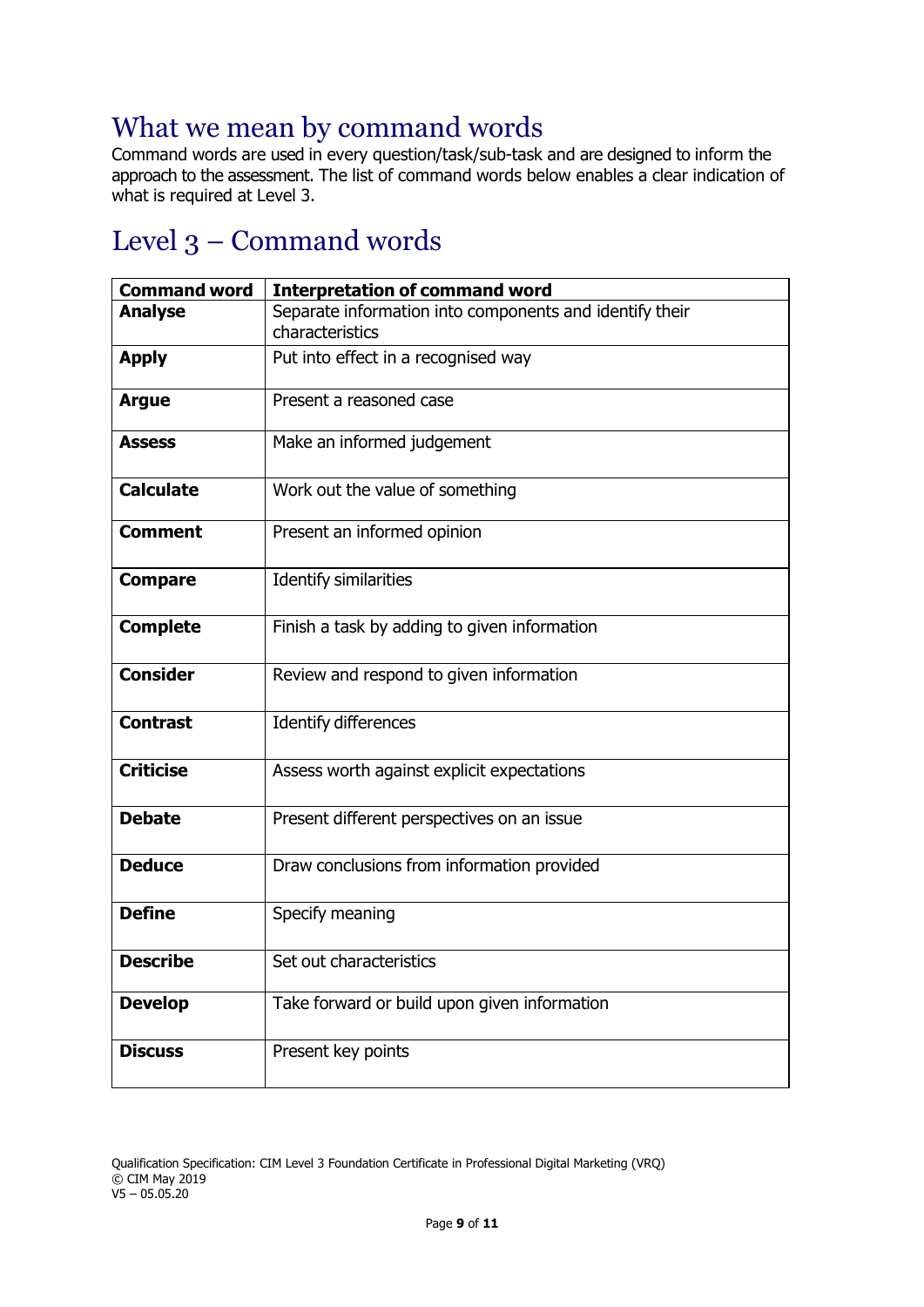| <b>Estimate</b>   | Assign an approximate value                           |
|-------------------|-------------------------------------------------------|
| <b>Evaluate</b>   | Judge from available evidence                         |
| <b>Examine</b>    | Investigate closely                                   |
| <b>Explain</b>    | Set out purposes or reasons                           |
| <b>Explore</b>    | Investigate without preconceptions about the outcome  |
| <b>Give</b>       | Produce an answer from recall                         |
| <b>Identify</b>   | Name or otherwise characterise                        |
| <b>Illustrate</b> | Present clarifying examples                           |
| <b>Interpret</b>  | Translate information into recognisable form          |
| <b>Justify</b>    | Support a case with evidence                          |
| <b>Outline</b>    | Set out main characteristics                          |
| <b>Prove</b>      | Demonstrate validity on the basis of evidence         |
| <b>Recommend</b>  | Put forward proposals, supported by a clear rationale |
| <b>Relate</b>     | Demonstrate connections between items                 |
| <b>Review</b>     | Survey information                                    |
| <b>State</b>      | Express in clear terms                                |
| <b>Suggest</b>    | Present a possible case                               |
| <b>Summarise</b>  | Present principal points without detail               |

Please refer to the individual module specifications for detailed and specific information on each module.

For further information about all CIM qualifications please visit [www.cim.co.uk.](http://www.cim.co.uk/)